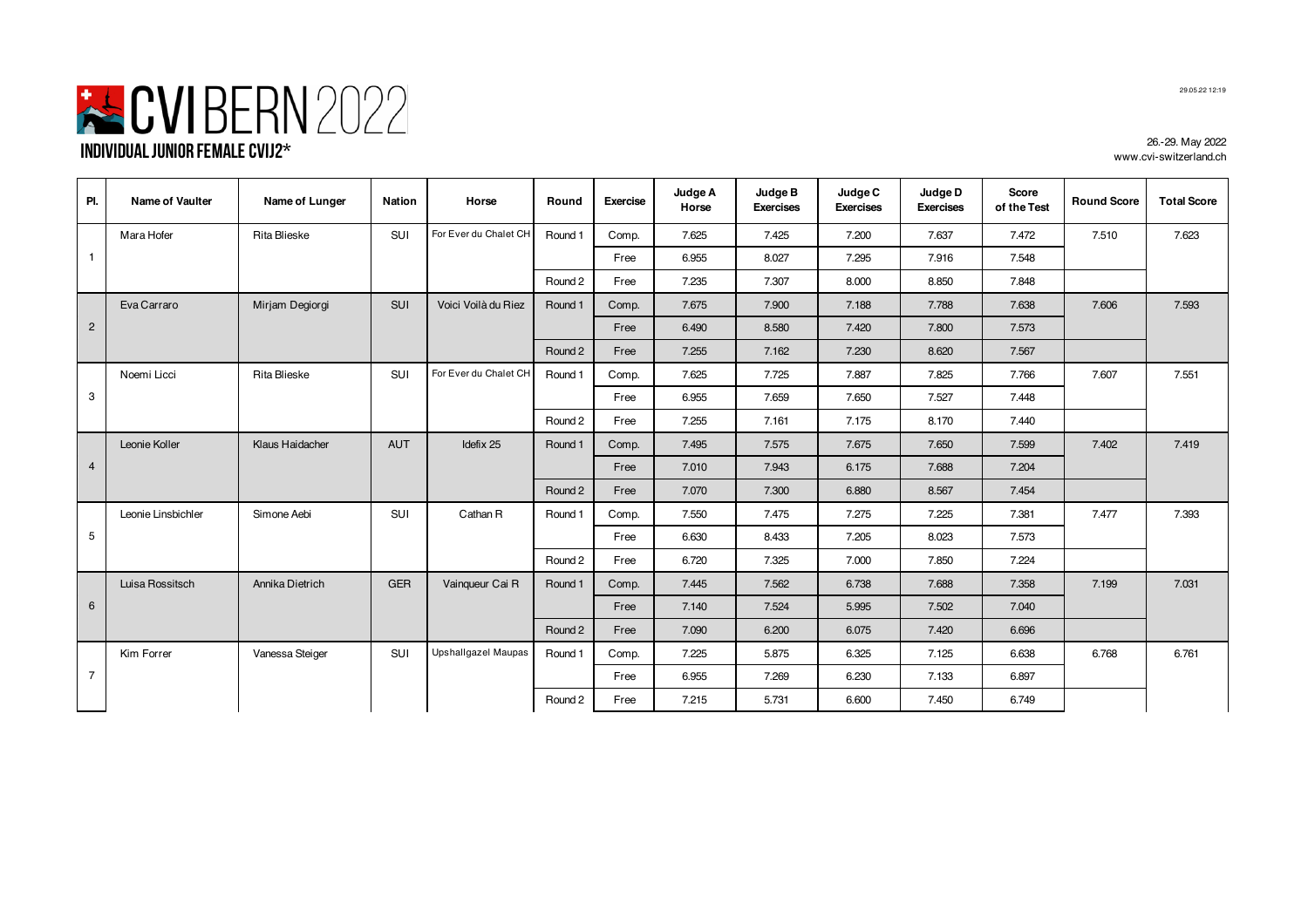|    | Leana Stuber            | Jasmine Grossglauser   | <b>SUI</b> | RG Bar le Duc CH  | Round 1 | Comp. | 7.395 | 6.763 | 6.300 | 6.875 | 6.833 | 6.738 | 6.705 |
|----|-------------------------|------------------------|------------|-------------------|---------|-------|-------|-------|-------|-------|-------|-------|-------|
| 8  |                         |                        |            |                   |         | Free  | 5.965 | 7.160 | 6.165 | 7.283 | 6.643 |       |       |
|    |                         |                        |            |                   | Round 2 | Free  | 6.720 | 5.849 | 6.570 | 7.422 | 6.640 |       |       |
|    | Pauline Cachelin        | Mirjam Degiorgi        | SUI        | Calaya            | Round 1 | Comp. | 7.025 | 6.962 | 6.887 | 6.838 | 6.928 | 6.783 | 6.679 |
| 9  |                         |                        |            |                   |         | Free  | 6.885 | 6.661 | 6.220 | 6.780 | 6.637 |       |       |
|    |                         |                        |            |                   | Round 2 | Free  | 6.580 | 6.111 | 5.925 | 7.277 | 6.473 |       |       |
|    | Clara Ludwiczek         | Jacqueline Helm-Hartog | <b>AUT</b> | Domino 61         | Round 1 | Comp. | 6.845 | 7.175 | 6.613 | 7.075 | 6.927 | 6.798 | 6.642 |
| 10 |                         |                        |            |                   |         | Free  | 6.500 | 7.750 | 4.975 | 7.445 | 6.668 |       |       |
|    |                         |                        |            |                   | Round 2 | Free  | 6.860 | 6.039 | 5.470 | 6.950 | 6.330 |       |       |
|    | Nora Sandberg Müller    | Marlis Schmid          | SWE        | Bohèmien du Rohan | Round 1 | Comp. | 6.175 | 7.350 | 6.825 | 7.175 | 6.881 | 6.583 | 6.627 |
| 11 |                         |                        |            |                   |         | Free  | 6.660 | 6.870 | 4.400 | 7.210 | 6.285 |       |       |
|    |                         |                        |            |                   | Round 2 | Free  | 6.530 | 6.103 | 6.300 | 7.922 | 6.714 |       |       |
|    | <b>Maren Schulthess</b> | Corinne Bosshard       | <b>SUI</b> | Isabella IV       | Round 1 | Comp. | 7.405 | 6.413 | 6.500 | 6.950 | 6.817 | 6.529 | 6.581 |
| 12 |                         |                        |            |                   |         | Free  | 7.210 | 6.898 | 4.550 | 6.300 | 6.240 |       |       |
|    |                         |                        |            |                   | Round 2 | Free  | 6.855 | 7.052 | 5.475 | 7.362 | 6.686 |       |       |
|    | Leni Bodenstein         | Barbara Zürcher        | SUI        | Pralin di Moulin  | Round 1 | Comp. | 6.520 | 6.350 | 6.163 | 6.400 | 6.358 | 6.604 | 6.538 |
| 13 |                         |                        |            |                   |         | Free  | 6.845 | 6.980 | 5.705 | 7.869 | 6.850 |       |       |
|    |                         |                        |            |                   | Round 2 | Free  | 7.150 | 5.810 | 6.005 | 6.657 | 6.406 |       |       |
|    | Tahara Gruner           | Jasmine Grossglauser   | <b>SUI</b> | RG Bar le Duc CH  | Round 1 | Comp. | 7.345 | 6.988 | 6.550 | 7.238 | 7.030 | 6.559 | 6.483 |
| 14 |                         |                        |            |                   |         | Free  | 6.090 | 6.840 | 5.335 | 6.081 | 6.087 |       |       |
|    |                         |                        |            |                   | Round 2 | Free  | 6.050 | 5.640 | 5.945 | 7.688 | 6.331 |       |       |
|    | Leni Allinger           | Andrea Blatz           | GER        | Carolus Magnus 11 | Round 1 | Comp. | 6.570 | 6.938 | 6.663 | 7.062 | 6.808 | 6.152 | 6.174 |
| 15 |                         |                        |            |                   |         | Free  | 6.890 | 6.126 | 3.650 | 5.318 | 5.496 |       |       |
|    |                         |                        |            |                   | Round 2 | Free  | 6.880 | 5.426 | 5.780 | 6.788 | 6.219 |       |       |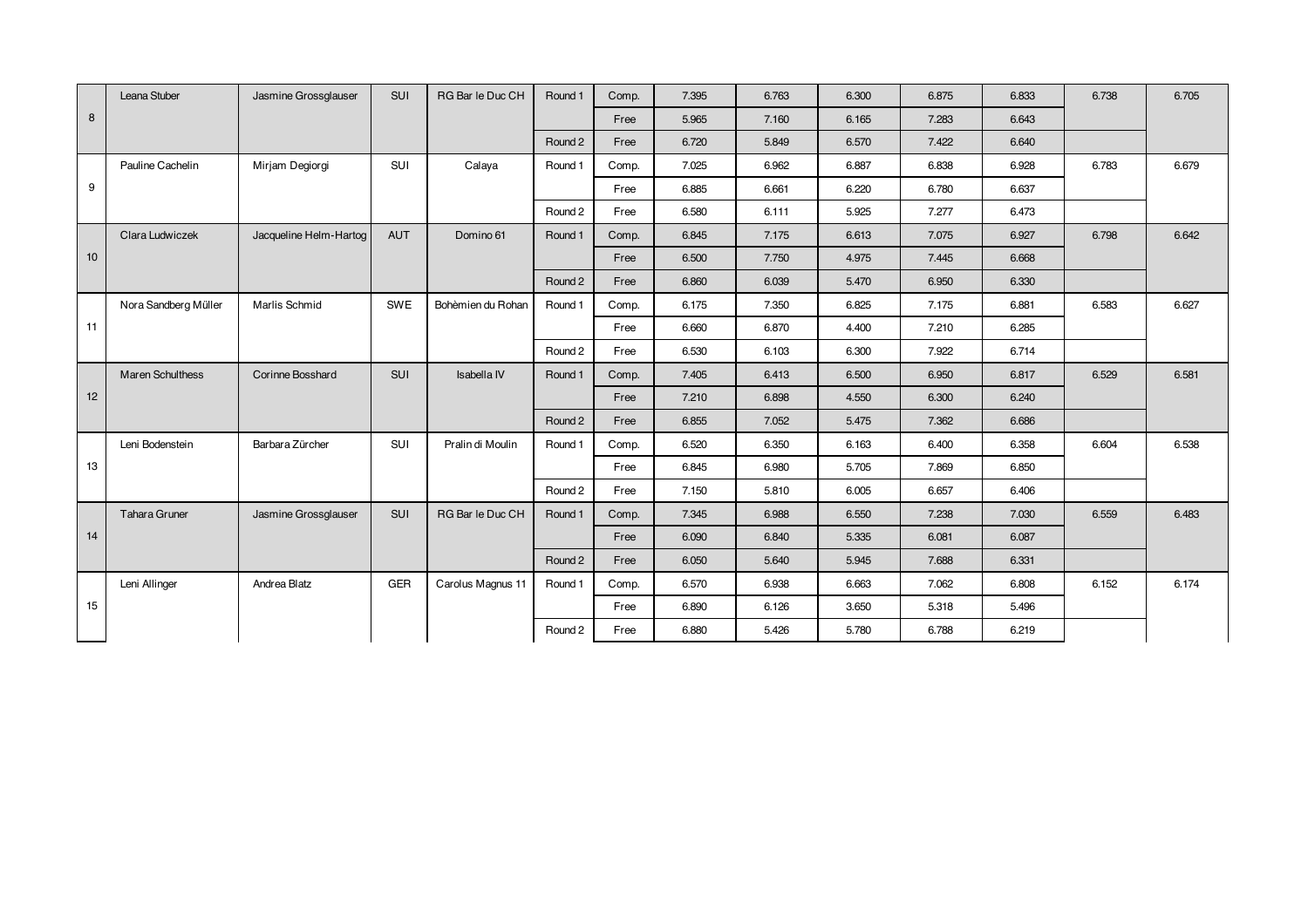|    | Alicia Trauffer | Mirjam Degiorgi  | SUI        | Calaya                 | Round 1 | Comp. | 6.945 | 6.800 | 5.938 | 6.300 | 6.496 | 6.042 | 5.949 |
|----|-----------------|------------------|------------|------------------------|---------|-------|-------|-------|-------|-------|-------|-------|-------|
| 16 |                 |                  |            |                        |         | Free  | 7.290 | 5.153 | 4.555 | 5.350 | 5.587 |       |       |
|    |                 |                  |            |                        | Round 2 | Free  | 6.580 | 5.270 | 5.000 | 6.210 | 5.765 |       |       |
|    | Jael Schwab     | Mirjam Degiorgi  | SUI        | <b>Black Beauty VI</b> | Round 1 | Comp. | 6.950 | 5.438 | 6.213 | 5.763 | 6.091 | 5.775 | 5.912 |
| 17 |                 |                  |            |                        |         | Free  | 6.750 | 6.215 | 4.150 | 4.720 | 5.459 |       |       |
|    |                 |                  |            |                        | Round 2 | Free  | 7.360 | 6.030 | 5.325 | 6.029 | 6.186 |       |       |
|    | Tuva Westerlund | Jennifer Brunner | <b>SWE</b> | Clausi                 | Round 1 | Comp. | 5.175 | 5.675 | 5.613 | 5.437 | 5.475 | 5.517 | 5.584 |
| 18 |                 |                  |            |                        |         | Free  | 5.975 | 5.932 | 4.195 | 6.129 | 5.558 |       |       |
|    |                 |                  |            |                        | Round 2 | Free  | 6.290 | 5.260 | 5.600 | 5.729 | 5.720 |       |       |

LGGLOBALNET

 $\negthickspace\negthickspace\negthickspace\negthickspace\sum_{\textbf{NPZ}}\negthickspace\negthickspace\negthickspace\sum_{\textbf{CEN}}\negthickspace\negthickspace\sum_{\textbf{CEN}}\negthickspace\negthickspace\sum_{\textbf{CEN}}\negthickspace\negthickspace\sum_{\textbf{CEN}}\negthickspace\negthickspace\sum_{\textbf{CEN}}\negthickspace\negthickspace\sum_{\textbf{CEN}}\negthickspace\negthickspace\sum_{\textbf{CEN}}\negthickspace\negthickspace\sum_{\textbf{CEN}}\negthickspace\negthickspace\sum_{\textbf{CEN}}\negthickspace$ **bubenberg** 



|   | Jury / Scores       | Round 1 | Round 2 |      |  |
|---|---------------------|---------|---------|------|--|
|   |                     | Comp.   | Free    | Free |  |
|   | Tabea Marfurt       | C       |         |      |  |
|   | 2 Elisabeth Müllner |         | C       |      |  |
| 3 | Krisztina Bence     | C       |         |      |  |
|   | Jochen Schilffarth  |         |         |      |  |